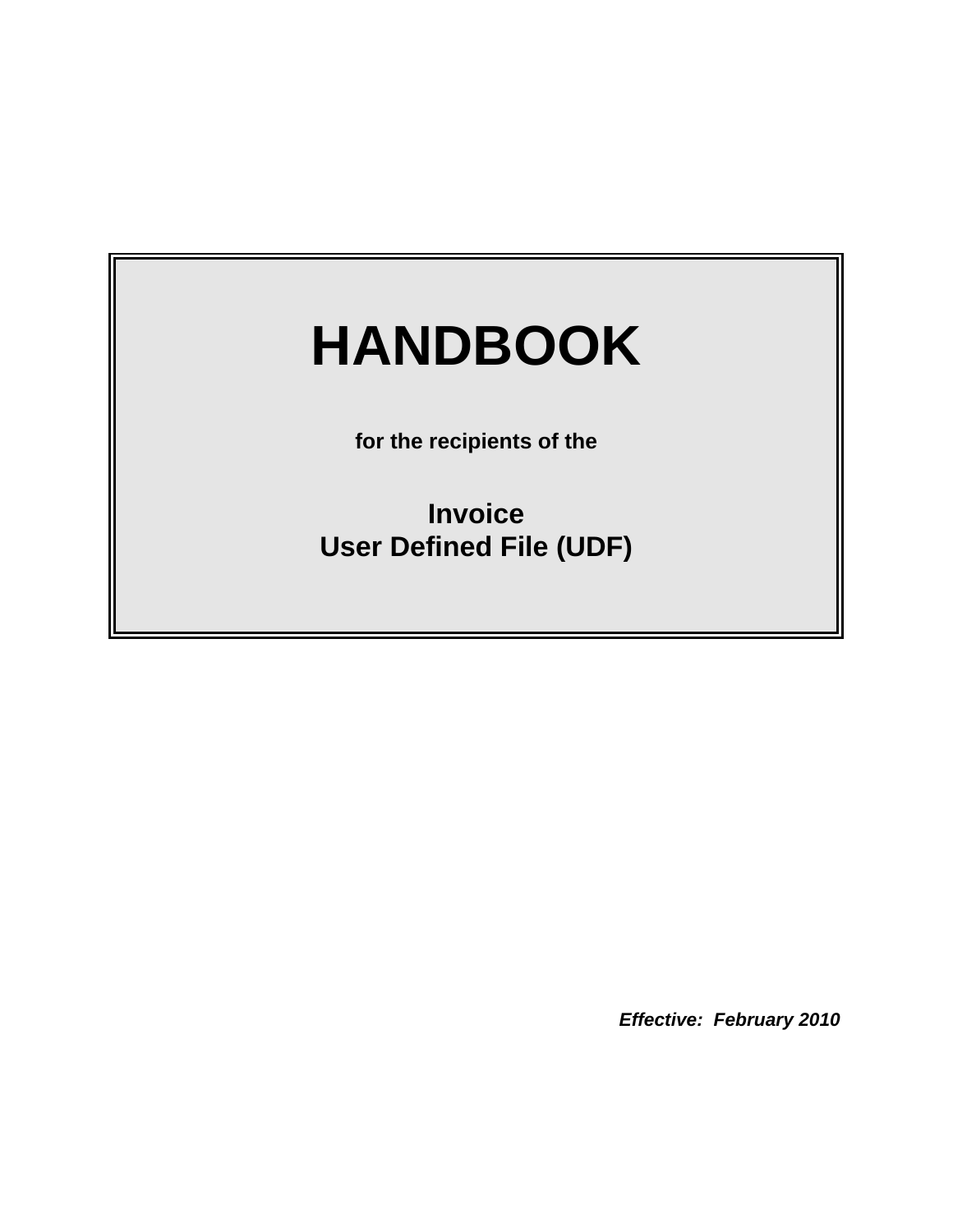## *TABLE OF CONTENTS*

| <b>PREFACE</b>                                  | 3 |
|-------------------------------------------------|---|
| <b>DEFINITIONS</b>                              | 3 |
| 1. GENERAL INFORMATION                          | 3 |
| 1.1 File Structure                              | 3 |
| 1.2 Use of Signed Values                        | 4 |
| 1.3 Numeric Formats                             | 4 |
| 2. RECORD 33                                    | 5 |
| 3. Prior Period Interest                        | 5 |
| APPENDIX A - PRIDE Invoice UDF - Charge Types   | 6 |
| APPENDIX B - PRIDE Invoice UDF - File Structure |   |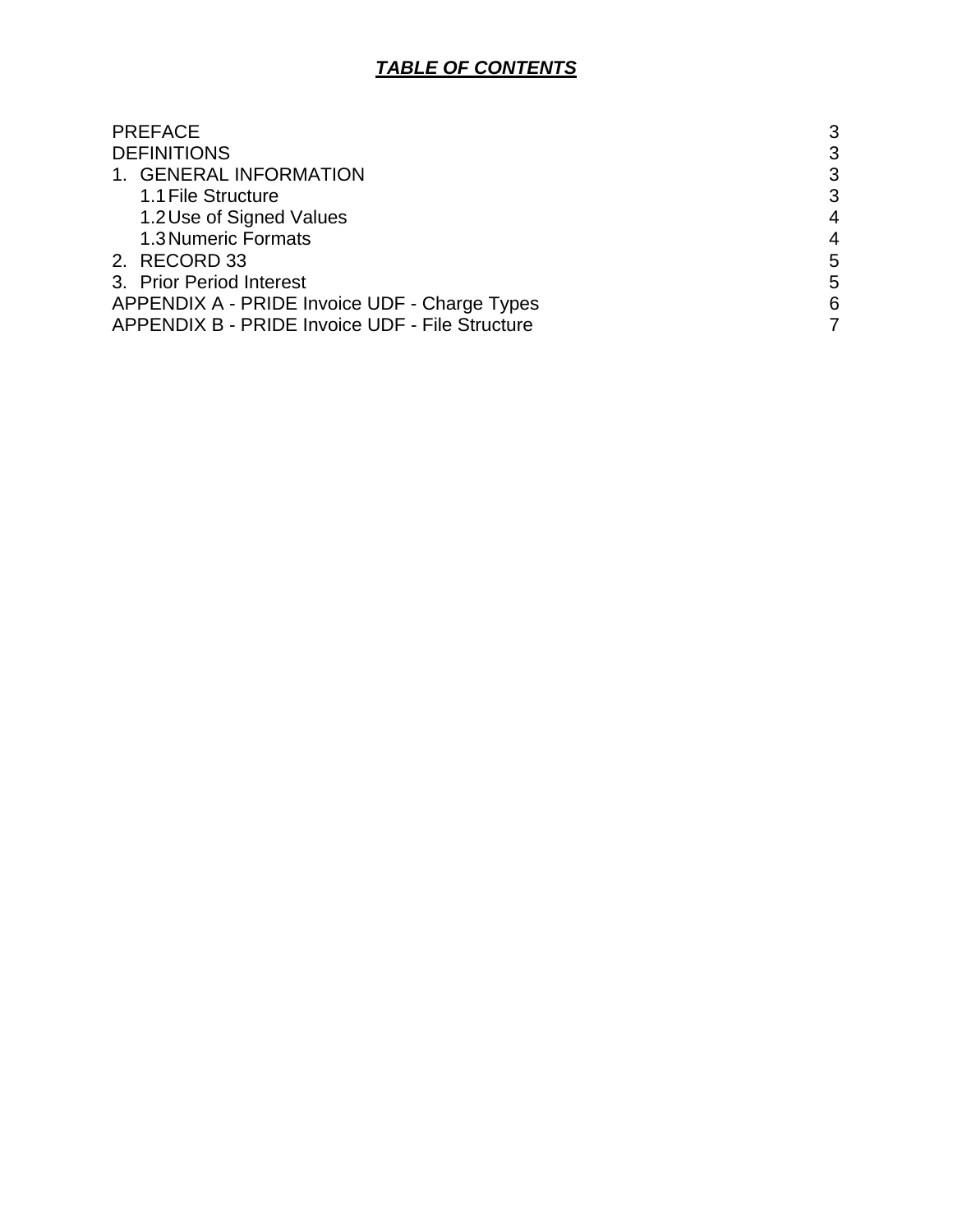## **PREFACE**

This document is intended to assist recipients of the UDF in reading and interpreting the information transmitted to them. The format of the file, including the record types, fields, field lengths etc. has been established by PRIDE and is described in their publications. This document explains how the Department will use that file structure to communicate details of various types of charges. It is intended to answer questions like:

What factors or pieces of information will be provided for a specific type of charge? What fields will be used to provide these details?

How many decimals of precision will be used for a given piece of information? What formulas would I use to verify a particular calculation?

## **DEFINITIONS**

"Charge" is used generically in this document to mean a financial transaction. It is **not** meant to be the opposite of "credit", or to differentiate regular charges from "adjustments", or normal charges from "reversals".

"Reversal" charge is used in this document to indicate a charge that reversals fully a previous charge.

"Component" is a part of a charge. Every charge is made up of one or more components. For example, a particular "Crown Royalty" charge may be made up of the components: "Base Royalty", "Vintage Adjustment", and "CAP Adjustment".

## **1. GENERAL INFORMATION**

#### **1.1 File Structure**

As indicated by the PRIDE documentation, the Invoice UDF has 5 record types arranged in a hierarchical structure. Every record is preceded by a "record ID" consisting of four identifying fields.

The hierarchical arrangement of the records is a critical part of successful interpretation of the contents. Any sorting or re-arranging of the order of the records could easily sever the implied associations between records, and will likely destroy the usefulness of the file.

Record types 11, 26, 27 and 90 will each appear once in each file. Record type 33 will repeat as often as required. Refer to Appendix B for detail record formats.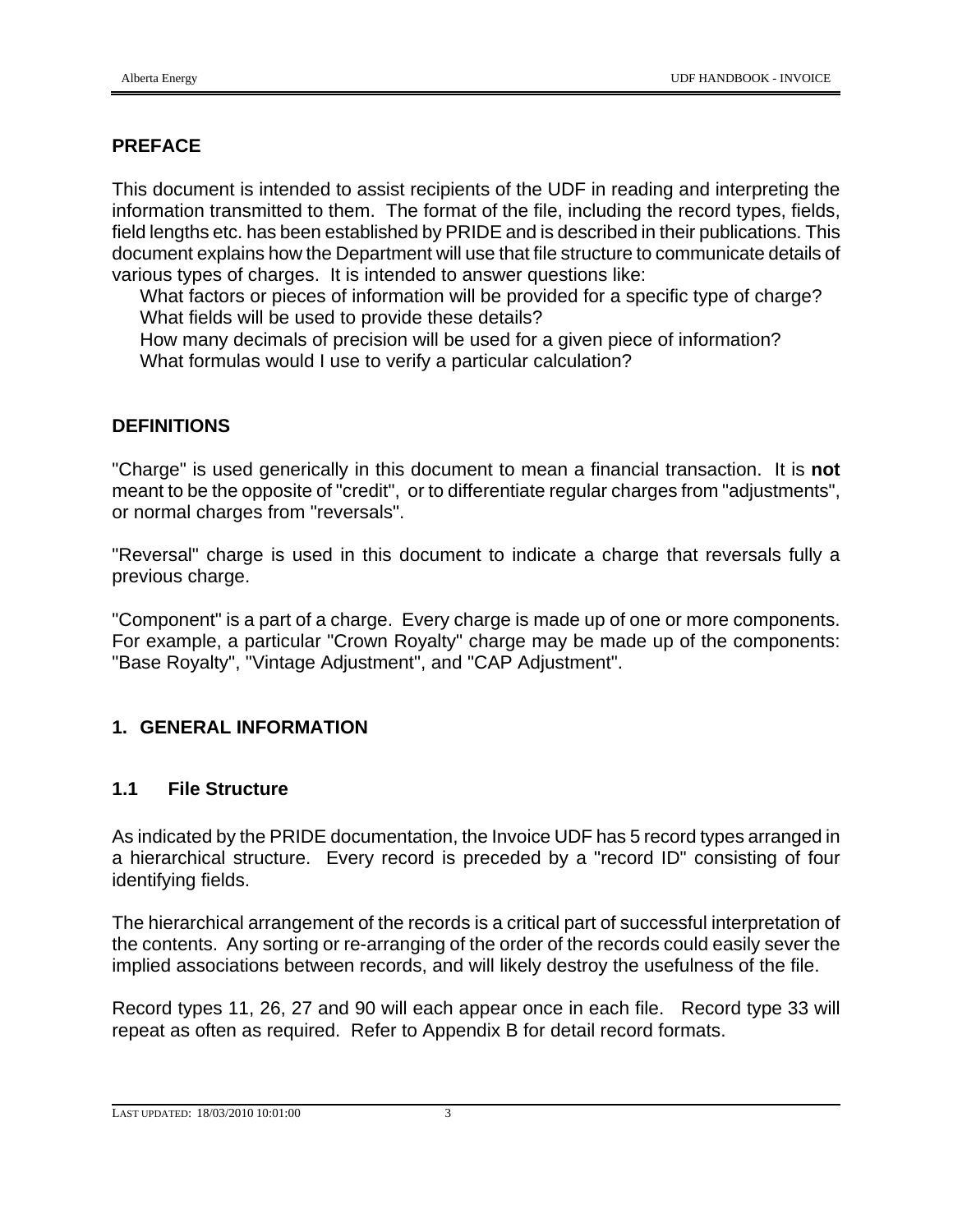#### **1.2 Use of Signed Values**

On the Invoice UDF, the net dollar amount for each charge type will appear as a positive number, except in the situation where charge reversals outweigh the normal charges, in which case the amount will appear as a negative number. (The net dollar amount for Prior Period Interest charges is an important exception to this rule. Please refer to Section 3 for details.) The Charge Type (e.g. Crown Royalty, or Injection Credit) will indicate whether the charge should be added or subtracted when determining a net value.

See Appendix A for a list of the Charge Types and their effect on the net invoice amount.

#### **1.3 Numeric Formats**

The amount field on record 33 is type "R" (real), which requires an explicit decimal point. The decimal point will be indicated by a period.

Record 90 contains a dollar amount field which has a type of "N2", which indicates a numeric field having two implied decimal places. Therefore this value will appear as an integer, but it must be assumed to have a decimal point before the last two digits.

When the field is marked as "mandatory" (Use<sup>1</sup> = 'M'), a value will always be provided, but that value may be zero where appropriate.

Numeric values will be right justified within the field. When a numeric value does not require the full space available in a field, it will be padded with leading spaces (not zeros).

 $\frac{1}{1}$  $1$  "Use = refers to the PRIDE document column that specifies whether a field is mandatory or optional. Refer to Appendix B.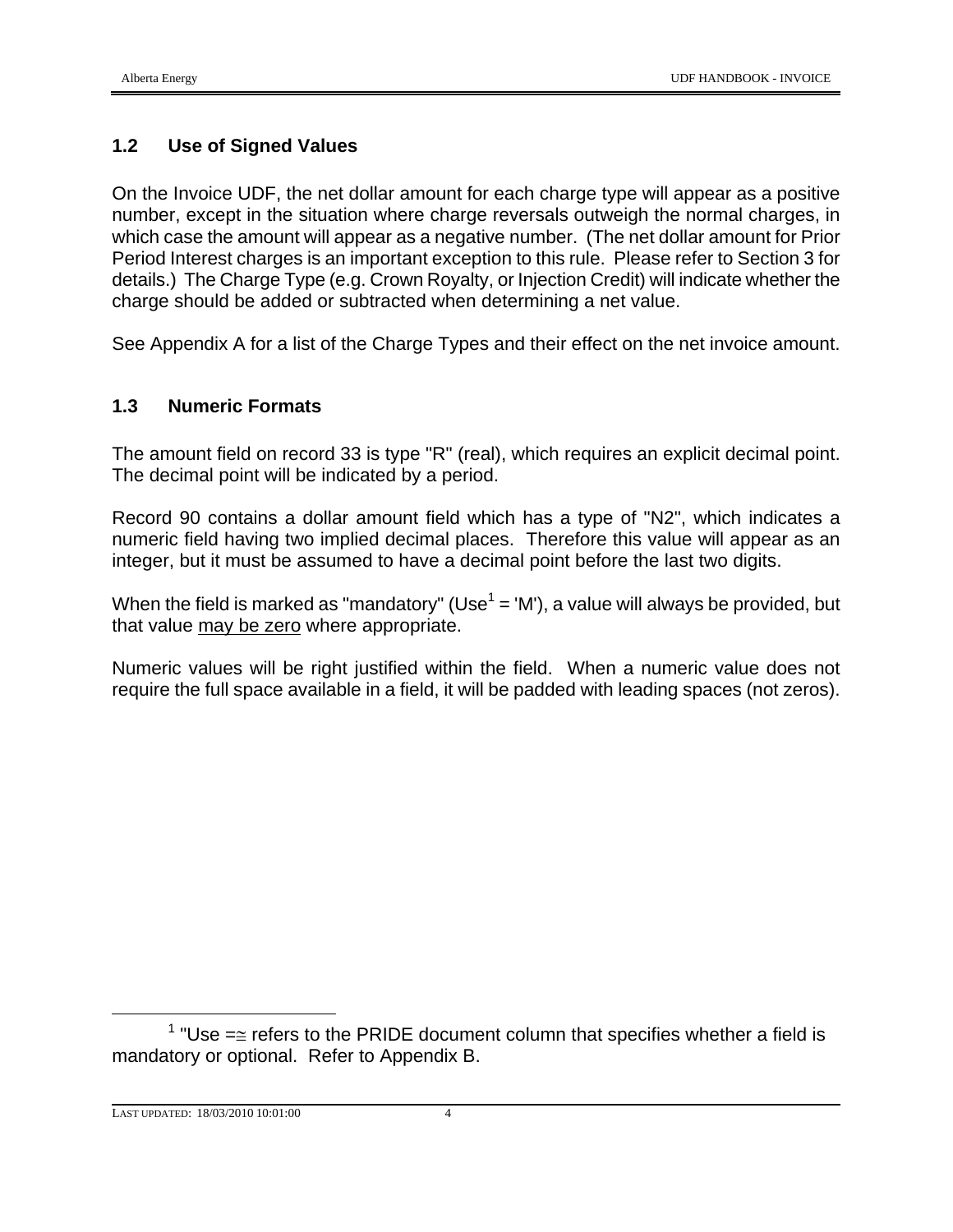## **2. RECORD 33**

Record 33 is comparable to a single line item on the printed version of the Invoice. Each Invoice UDF file will contain one record 33 for each Charge Type that appears on the Invoice. (There will be at least one record 33 in each file.) Note that there will not necessarily be a record 33 for every possible Charge Type, and that in some instances there will be a record 33 with a zero dollar amount.

The following is the layout for the Record 33: Invoice Detail Information:

| Field | <b>Description</b>           |
|-------|------------------------------|
|       | charge type                  |
| 2     | charge amount                |
| 3     | invoice line item number     |
|       | prior periods charge amount  |
|       | current period charge amount |

Field 4 is the amount pertaining to prior production periods (the production periods previously invoiced) for the charge type. Field 5 is the amount pertaining to the current production period (the production period being invoiced for the first time) for the charge type. The sum of fields 4 and 5 will equal the amount in field 2.

## **3. Prior Period Interest**

Interest charges are calculated separately on each charge where necessary. Note that in the Crown Royalty Detail, any prior period interest related to a charge is depicted as a component of that charge. However, on the summary Invoice, all of these prior period interest charges are combined and appear as a separate charge type (i.e. as a separate record 33.)

The net amount of the Prior Period Interest charges will be signed according to its effect on the net invoice amount. For example, if the interest charges were all related to original Crown Royalty charges, or to reversals of Injection Credits, the interest dollar amount would be positive. On the other hand, if the interest charges were all related to reversal Crown Royalty charges, or to original Injection Credits, the interest dollar amount would be negative.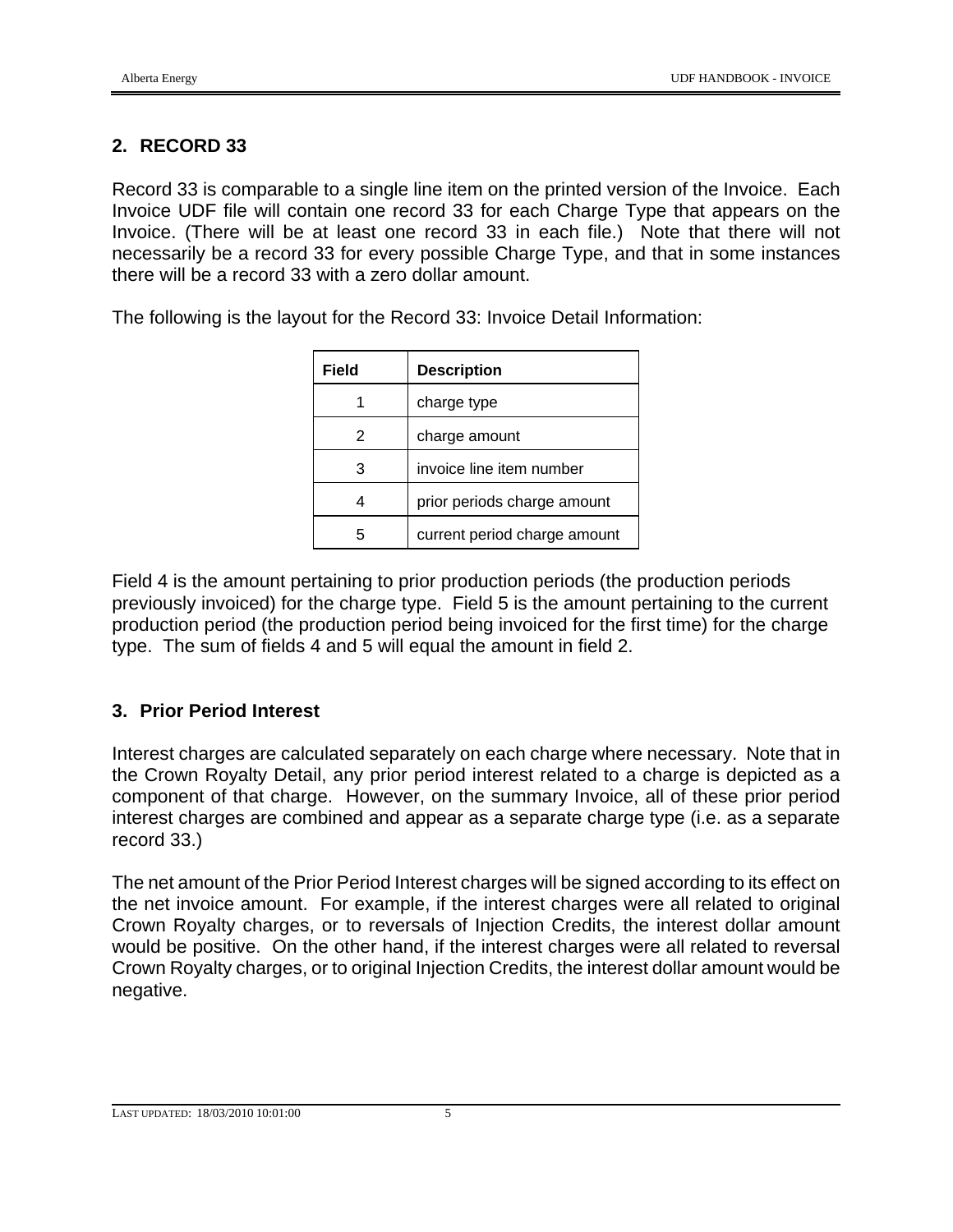# **APPENDIX A**

# **PRIDE Invoice UDF - Charge Types**

|                                                        | <b>Add/Subtract to determine</b> |
|--------------------------------------------------------|----------------------------------|
| <b>Charge Types</b>                                    | the net Invoice Amount           |
| <b>Audit Adjustments</b>                               | Add                              |
| <b>Annual Allowable Cost Restriction Adjustment</b>    | Add                              |
| <b>Annual Capital Cost Adjustment</b>                  | Subtract                         |
| <b>Annual Co-Generation Contract Adjustment</b>        | Subtract                         |
| <b>Annual Operating Cost Adjustment</b>                | Subtract                         |
| Annual Custom Processing Fee Adjustment                | Subtract                         |
| <b>Allowable Cost Restriction</b>                      | Add                              |
| Monthly Capital Cost Deduction                         | Subtract                         |
| Monthly Custom Processing Fee Deduction                | Subtract                         |
| Monthly Operating Cost Deduction                       | Subtract                         |
| <b>Condensate Royalty</b>                              | Add                              |
| <b>Crown Royalty</b>                                   | Add                              |
| <b>Royalty Deposit Adjustment</b>                      | Add                              |
| <b>Enhanced Oil Recovery Operating Cost Adjustment</b> | Add                              |
| <b>Injection Credits</b>                               | Subtract                         |
| <b>Other Financial Transactions</b>                    | Add                              |
| <b>Provisional Royalty Assessment</b>                  | Add                              |
| <b>Penalties</b>                                       | Add                              |
| Interest: Prior Period                                 | Add                              |
| <b>Monthly Proprietary Waiver</b>                      | Subtract                         |
| <b>Crown Royalty Inventory Settlement</b>              | Add                              |
| <b>Crown Royalty Paid Bank Settlement</b>              | Subtract                         |
| Sulphur Emission Control Assistance Program (SECAP)    | Subtract                         |
| Otherwise Flared Solution Gas                          | Subtract                         |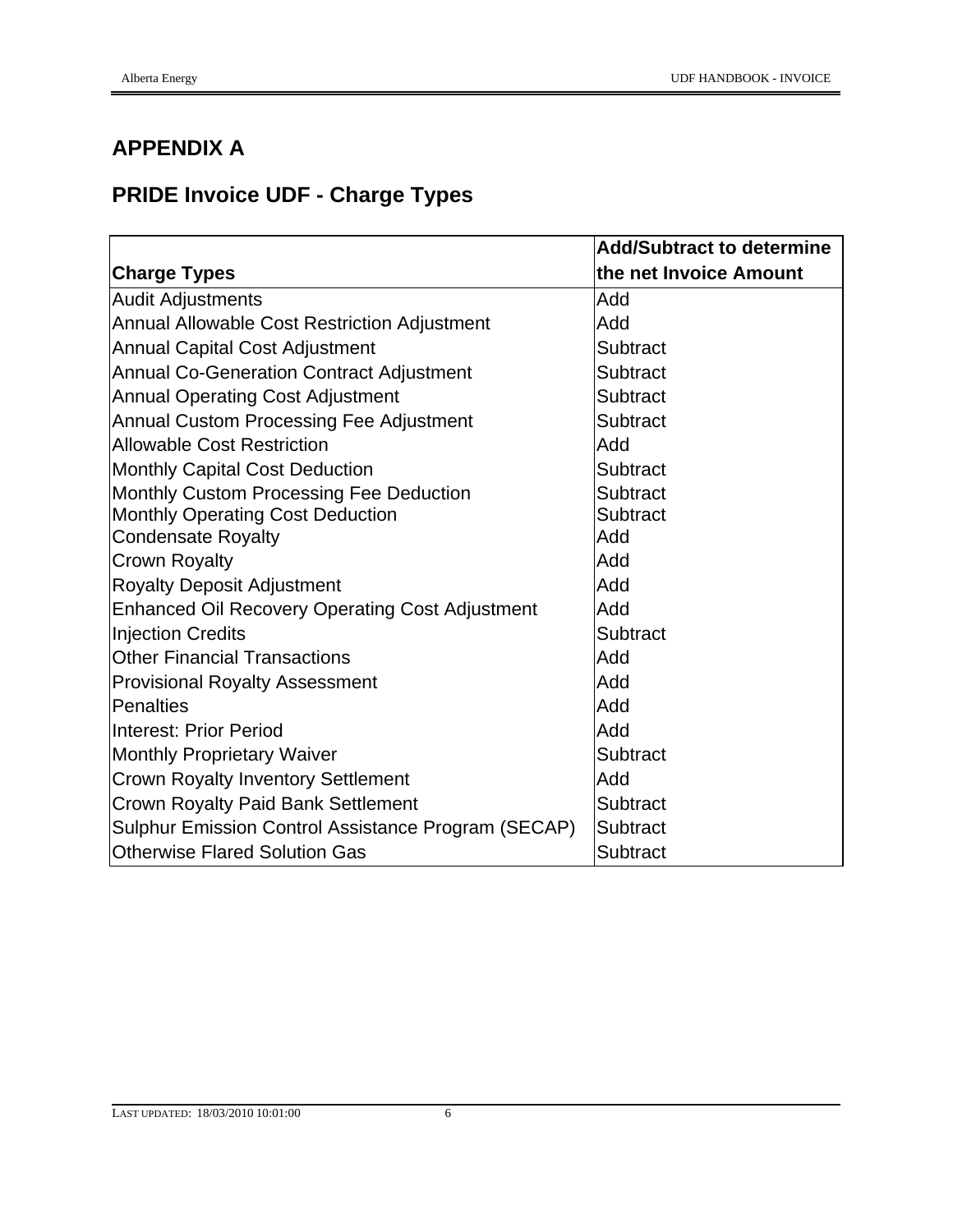# **APPENDIX B**

# **PRIDE Invoice UDF - File Structure**

The intent of this file structure is to assist companies in going from the application to the EDI translator. It is intended that this file could be used as what is often termed the "User Defined File", which is the file used as input to, or output from, the EDI translator. This document has two sections, the first gives the layout of the file and the second provides the mapping to the PRIDE EDI standards.

The file structure for an Invoice document will have the following general form:

| Record ID | <b>Generic Data Record</b> |
|-----------|----------------------------|
|           |                            |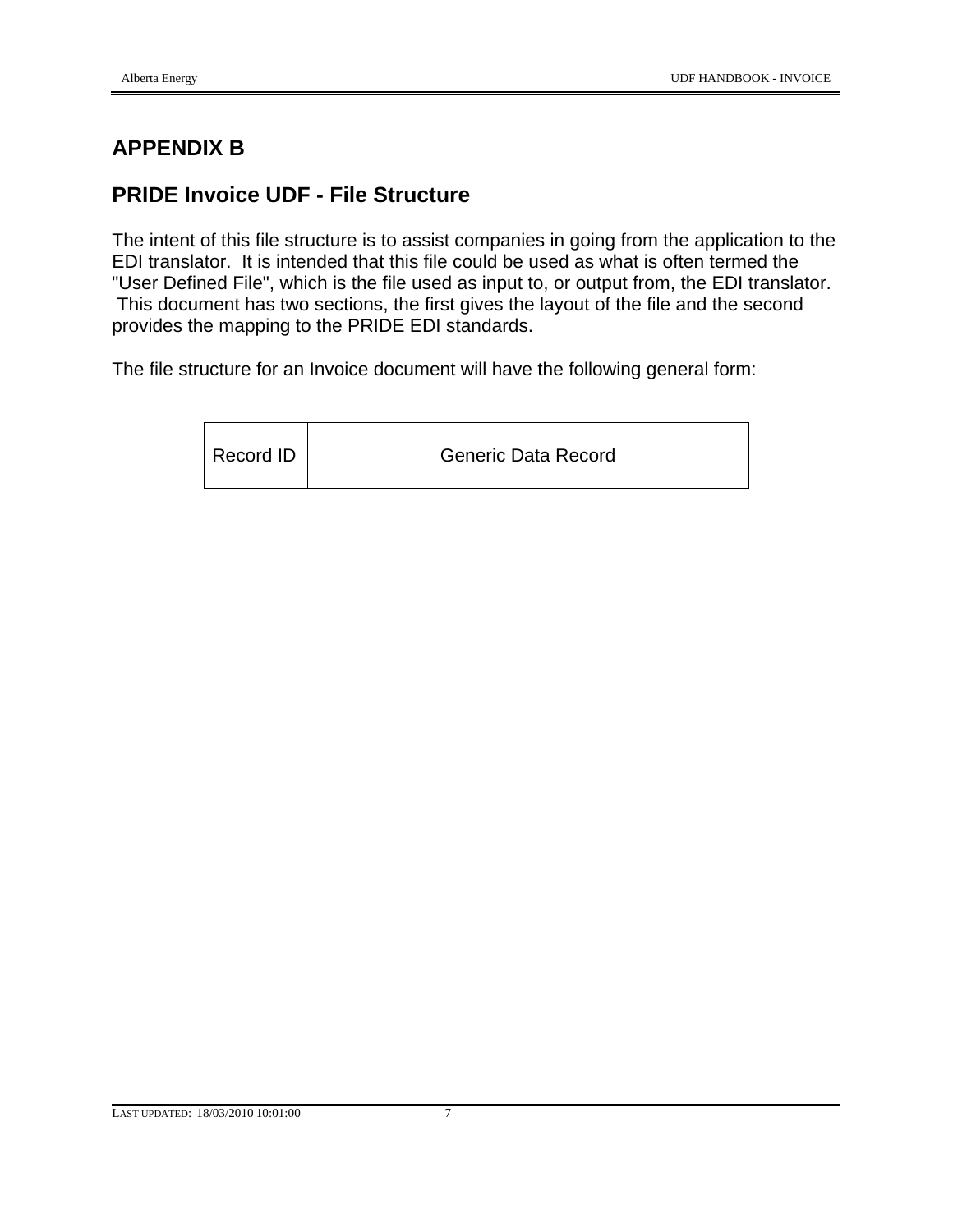## Record ID

The Record ID will precede every Generic Data Record in the Invoice Detail File document and will have the following format:

|                | <b>Name</b>                          | <b>Typ</b> | Lgth                            | Js | <b>Use</b> | <b>Description</b>                                                                                                                                                                                                                                                                                                                                                                                                                                                                                                                                                                                                                                                      | <b>EDITING</b>                      |
|----------------|--------------------------------------|------------|---------------------------------|----|------------|-------------------------------------------------------------------------------------------------------------------------------------------------------------------------------------------------------------------------------------------------------------------------------------------------------------------------------------------------------------------------------------------------------------------------------------------------------------------------------------------------------------------------------------------------------------------------------------------------------------------------------------------------------------------------|-------------------------------------|
|                | <b>Trading Partner ID</b>            | AN         | 1/16<br>Char<br>Pos<br>$1 - 16$ |    | $\circ$    | Many EDI Translators require a trading partner field to<br>select the appropriate map. This is the recipient's DUNS<br>number with a suffix of the Document ID that appears<br>below.                                                                                                                                                                                                                                                                                                                                                                                                                                                                                   | No editing done on this<br>field.   |
| $\overline{2}$ | Record ID                            | AN         | 2/2<br>Char<br>Pos<br>$17 - 18$ | L. | М          | A code identifying the record format.<br>= Document Information<br>'11'<br>'26'<br>$=$ Payee Information<br>= Payer Information<br>'27'<br>'31'<br>= Message Information<br>'33'<br>= Invoice Detail Information<br>'40'<br>$=$ Net Invoice Amount Information                                                                                                                                                                                                                                                                                                                                                                                                          | Field must contain a valid<br>code. |
| 3              | EDI/Paper<br>Production/Test<br>Flag | AN         | 1/1<br>Char<br>Pos<br>19-19     |    | M          | A flag specifying how the document is to be treated.<br>'A'<br>$=$ Printed only<br>'B'<br>= Production, EDI direct to Joint Owner or Crown<br>'F'<br>= Production, EDI copies to both Joint Owner and<br>Crown<br>'G'<br>= Production, EDI to Fax for Joint Owner and EDI<br>Copy to Crown<br>'H'<br>= Production, paper for Joint Owner and EDI for<br>Government<br>'J'<br>= Test, EDI direct to Joint Owner or Crown<br>'N'<br>= Test, EDI copies to both Joint Owner and Crown<br>'O'<br>= Test, EDI to Fax for Joint Owner and EDI Copy<br>to Crown<br>= Test, paper for Joint Owner and EDI for<br>'Q'<br>Government<br>= EDI to Fax direct to Joint Owner<br>'X' | Field must contain a valid<br>code. |
| 4              | Document ID                          | AN         | 2/2<br>Char<br>Pos<br>$20 - 21$ | L  | M          | A code identifying the document. For this invoice Detail,<br>PRIDE established the code:<br>'CR' = Corporate Net Royalty                                                                                                                                                                                                                                                                                                                                                                                                                                                                                                                                                | Field must contain a valid<br>code. |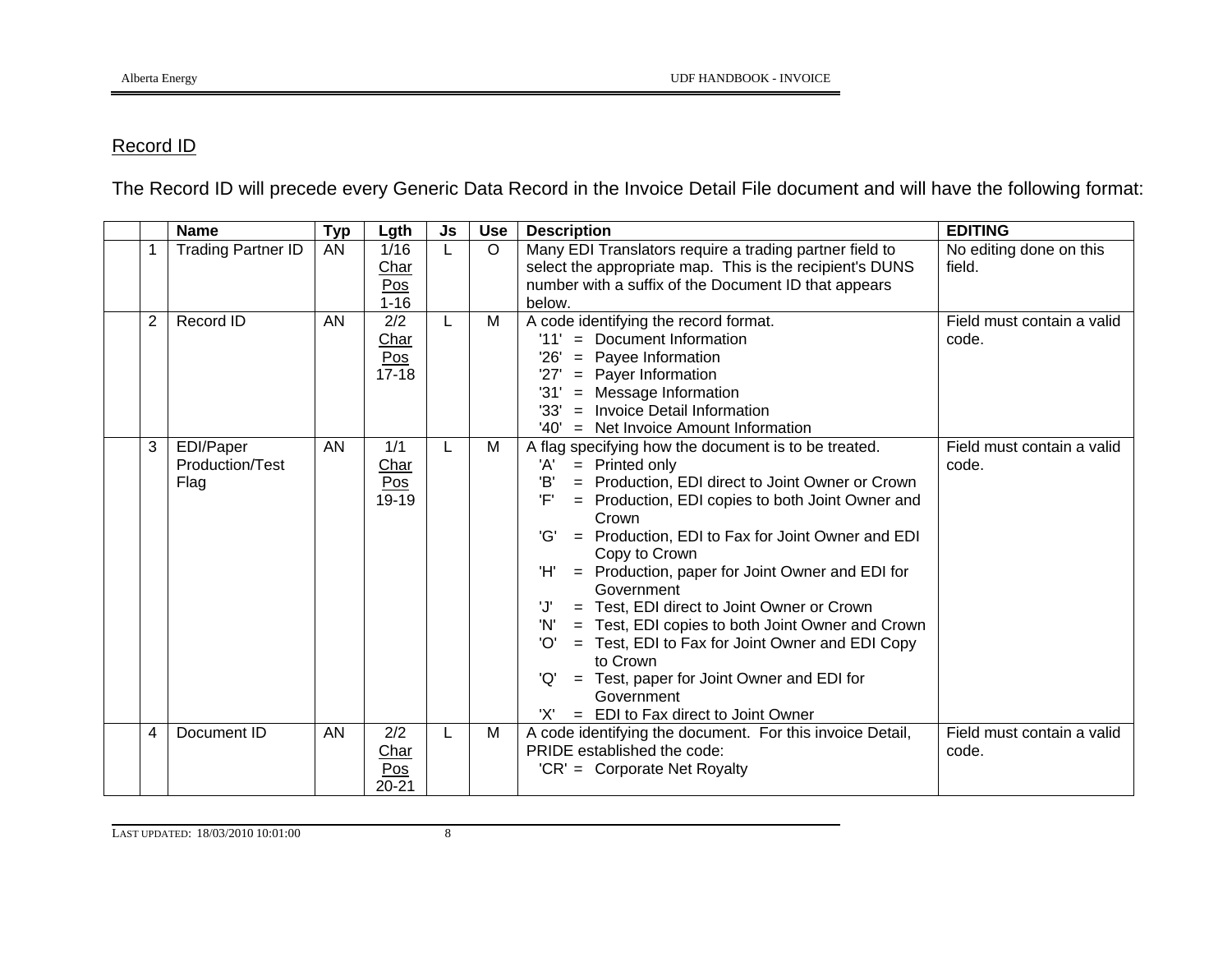#### Record 11 - Document Information

All Generic Data Records start at position 22 since the first 21 positions are used for the Record ID.

This record contains all the data from the header section of the document, which is not related specifically to a company or facility. There is only one Document Information Record per document and it is mandatory.

|    |                | <b>Name</b>                     | <b>Typ</b> | Lgth                         | Js | <b>Use</b> | <b>Description</b>                                                                                                                                      | <b>EDITING</b>                                      |
|----|----------------|---------------------------------|------------|------------------------------|----|------------|---------------------------------------------------------------------------------------------------------------------------------------------------------|-----------------------------------------------------|
| 11 |                | Reference<br>Number             | AN         | 1/30<br>Char<br>Pos<br>22-51 |    | M          | A unique number identifying the document. For this<br>Invoice document, this will be the Invoice Number with a<br>suffix of '01'.                       | Field must contain data.                            |
| 11 | $\overline{2}$ | <b>Transaction Type</b><br>Code | ID         | 2/2<br>Char<br>Pos<br>52-53  |    | M          | A code which specifies whether the document is an<br>original or replacement.<br>$=$ Original<br>'00'<br>'05'<br>= Replacement                          | Field must contain a valid<br>code.                 |
| 11 | 3              | <b>Invoice Number</b>           | AN         | 1/22<br>Char<br>Pos<br>54-75 |    | M          | The unique identifier for the invoice as determined by the<br>party producing the invoice.                                                              | Field must contain data.                            |
| 11 | 4              | <b>Invoice Date</b>             | DT         | 8/8<br>Char<br>Pos<br>76-83  |    | M          | The date the invoice was issued. (in YYYYMMDD format).                                                                                                  | Field must contain data.<br>The date must be valid. |
| 11 | 5              | Due Date                        | DT         | 8/8<br>Char<br>Pos<br>84-91  |    | M          | The date the invoice charges are due to be paid (in<br>YYYYMMDD format).                                                                                | Field must contain data.<br>The date must be valid. |
| 11 | 6              | <b>Billing Period</b><br>Date   | DT         | 8/8<br>Char<br>Pos<br>92-99  |    | M          | The production period to which current charges apply (in<br>YYYYMMDD format). I.e. The production period which is<br>being invoiced for the first time. | Field must contain data.<br>The date must be valid. |
| 11 | 7              | <b>Filing Data</b>              | DT         | 8/8<br>Char<br>Pos           |    | M          | The date the document was created (YYYMMDD format).<br>This date is used to determine the most current document<br>when sending amendments.             | Field must contain data.<br>The date must be valid. |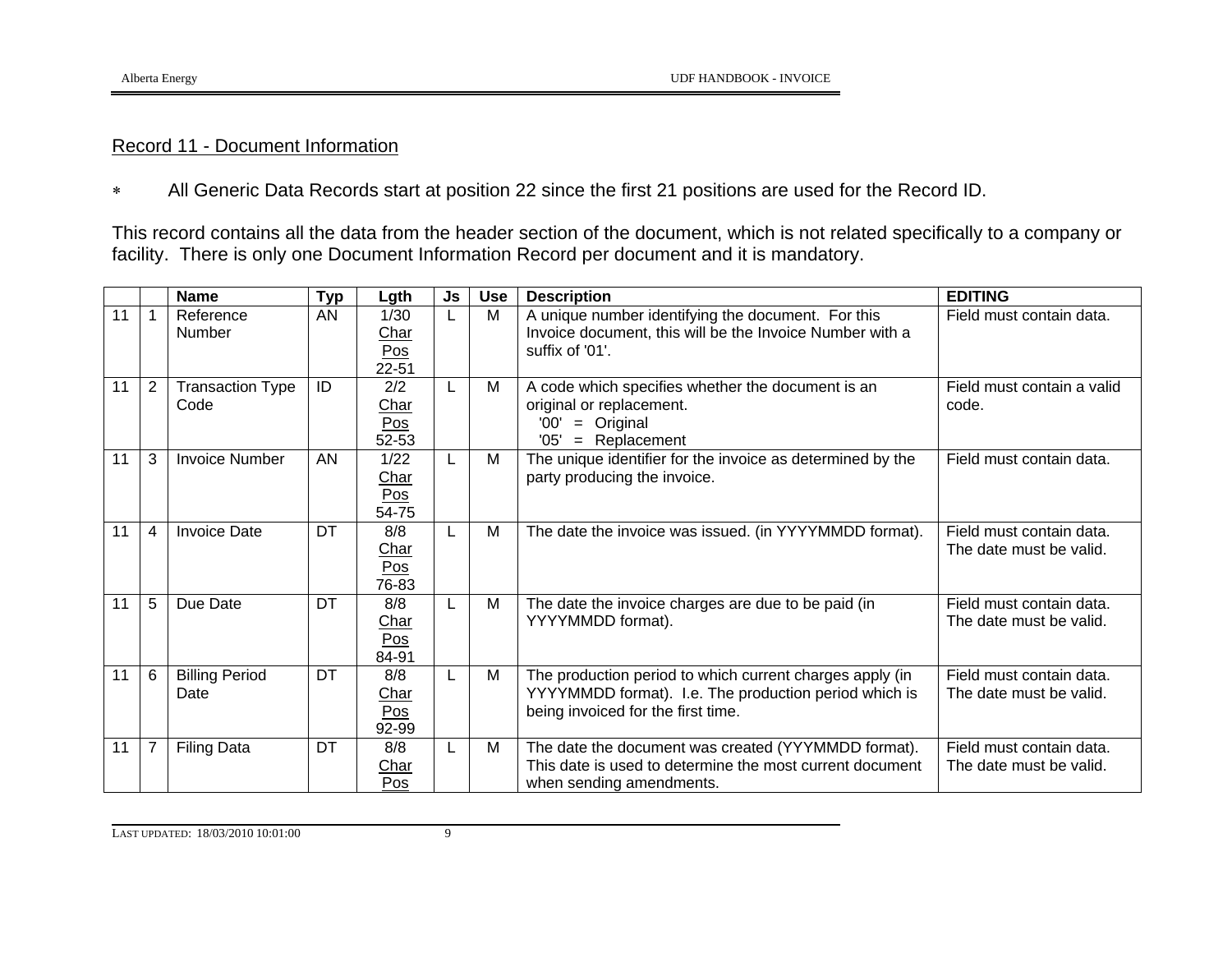|    |    |                                               |    | 100-107                              |   |                                                                                                                                                                                   |                                                     |
|----|----|-----------------------------------------------|----|--------------------------------------|---|-----------------------------------------------------------------------------------------------------------------------------------------------------------------------------------|-----------------------------------------------------|
| 11 | 8  | Filing Time                                   | TM | 6/6<br><b>Char</b><br>Pos<br>108-113 | м | The time the document was created in HHMMSS 24-hour<br>clock format (i.e. 000000-235959). This time is used to<br>determine the most current document when sending<br>amendments. | Field must contain data.<br>The time must be valid. |
|    | 9  | Filing Time Zone                              | ID | 2/2<br>Char<br>Pos<br>114-115        | м | Code identifying the time zone for the Filing Time. Options<br>are:<br>'CT'<br>$=$ Central Time<br>$'ET' = Eastern Time$<br>$'MT' =$ Mountain Time<br>$=$ Pacific Time<br>'PT'    | Field must contain a valid<br>code.                 |
|    | 10 | <b>Trading Partner</b><br><b>ID Qualifier</b> | AN | 2/2<br>Char<br>Pos<br>116-117        | м | A code specifying what type of code is used in the Trading<br>Partner ID. This typically a DUNS number plus suffix in<br>which case '14' should be used.                          | No edit test performed.                             |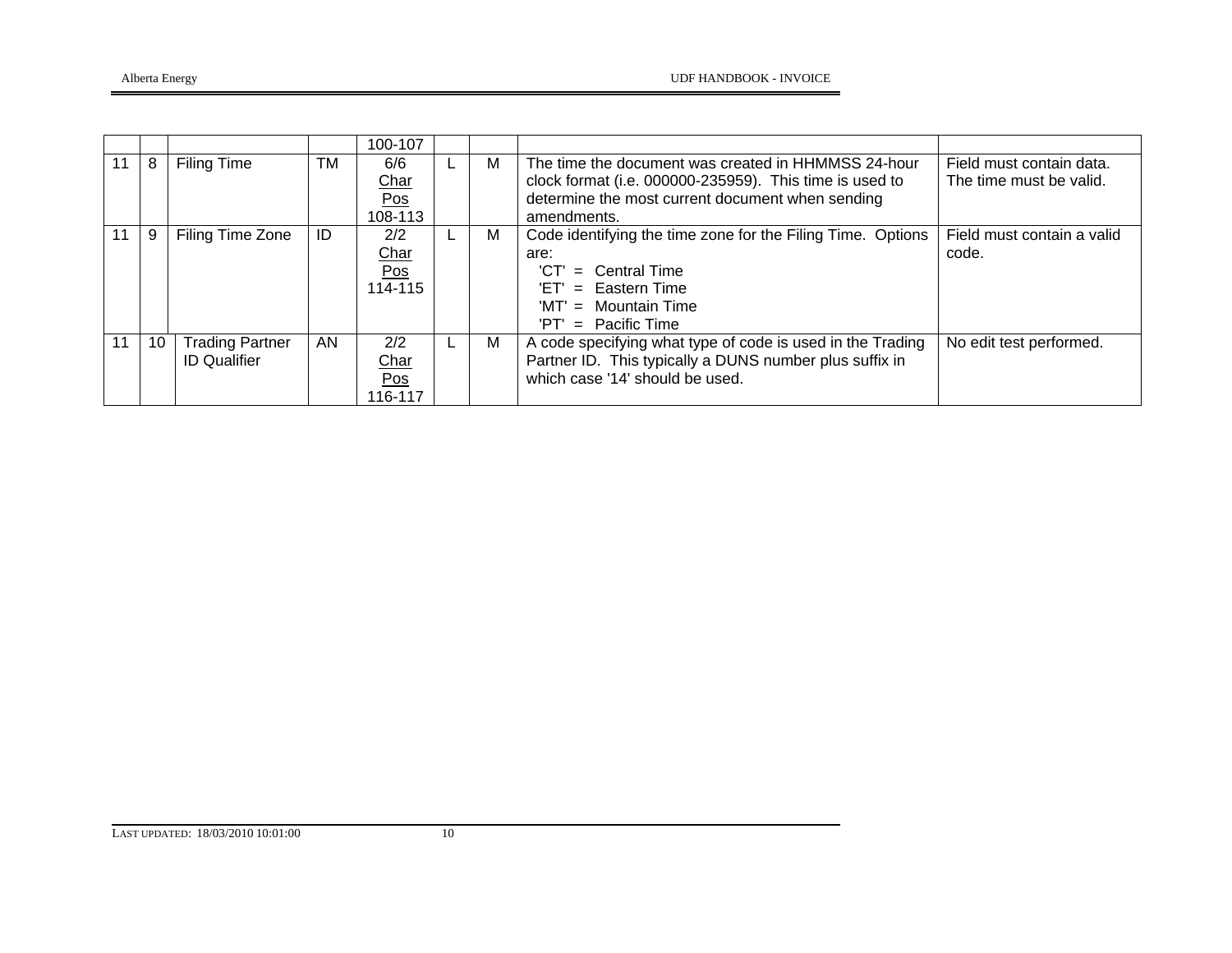# Record 26: Payee Information

This Record contains all the information associated with the Payee. There is only one Operator Record per document and it is mandatory.

|                 |                | <b>Name</b>              | <b>Typ</b> | Lgth                            | Js | <b>Use</b> | <b>Description</b>                                                                                                                                                                                                                                          | <b>EDITING</b>                                                            |
|-----------------|----------------|--------------------------|------------|---------------------------------|----|------------|-------------------------------------------------------------------------------------------------------------------------------------------------------------------------------------------------------------------------------------------------------------|---------------------------------------------------------------------------|
| $\overline{26}$ |                | Payee Agency             | ID         | 2/2<br>Char<br>Pos<br>22-23     | L  | M          | Indicates the agency that established the Payee<br>Code. Options are:<br>'BC' = BC Ministry of Energy Mines and<br><b>Resources</b><br>Department of Energy, Government of<br>$'DE' =$<br>Alberta<br>Saskatchewan Energy Mines and<br>$'SD' =$<br>Resources | Field must contain a valid code.                                          |
| 26              | $\overline{2}$ | Payee Code               | <b>AN</b>  | 2/17<br>Char<br>Pos<br>24-40    | L  | M          | Code which identifies the Payee.                                                                                                                                                                                                                            | Field must contain data.                                                  |
| 26              | 3              | Payee Name               | AN         | 1/35<br>Char<br>Pos<br>41-75    | L  | $\circ$    | Textual name of the Payee which generated the<br>invoice.                                                                                                                                                                                                   | No editing done on this field.                                            |
| 26              | 4              | Payee Additional<br>Name | <b>AN</b>  | 1/140<br>Char<br>Pos<br>76-215  | L  | $\circ$    | Additional space for the Payee name.                                                                                                                                                                                                                        | This field cannot contain data<br>unless the Payee Name does.             |
| 26              | 5              | Payee Address            | AN         | 1/140<br>Char<br>Pos<br>216-355 | L  | $\circ$    | Street Address for the Payee.                                                                                                                                                                                                                               | No editing done on this field.                                            |
| 26              | 6              | Payee City               | AN         | 2/19<br>Char<br>Pos<br>356-374  | L  | $\circ$    | City of the Payee.                                                                                                                                                                                                                                          | If field contains data, then a<br>minimum of 2 characters is<br>required. |
| 26              | 7              | Payee<br>Province/State  | ID         | 2/2<br>Char                     |    | $\circ$    | Province of state of the Payee.                                                                                                                                                                                                                             | Field must contain data if Payee<br>City contains data.                   |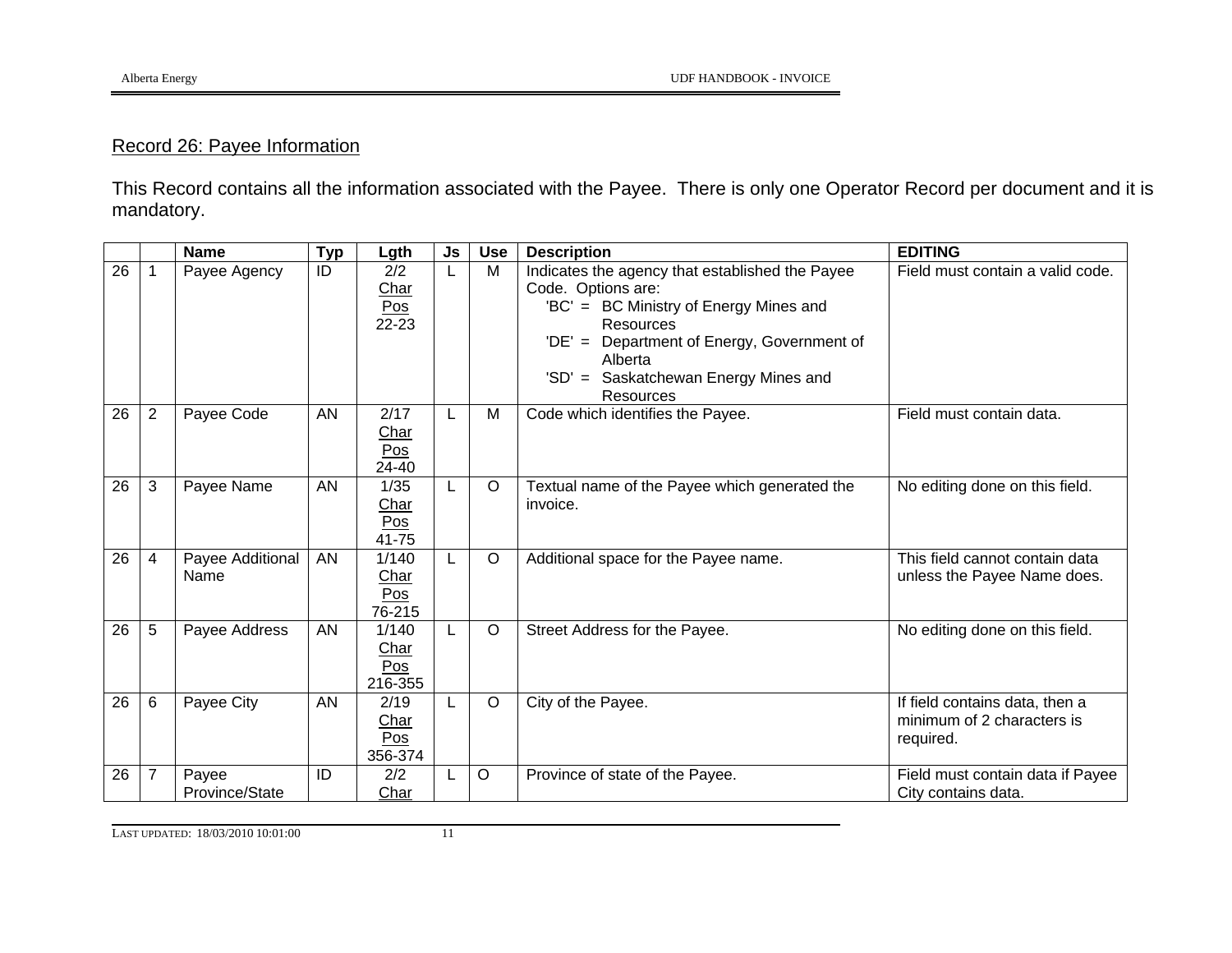|    |   |                          |    | Pos<br>375-376                       |     |                                                                                                            | If field contains data, then a<br>minimum of two characters is<br>required. |
|----|---|--------------------------|----|--------------------------------------|-----|------------------------------------------------------------------------------------------------------------|-----------------------------------------------------------------------------|
| 26 |   | Payee<br>Postal/Zip Code | ID | 5/9<br><u>Char</u><br>Pos<br>377-385 | - O | Postal or Zip Code of the Payee.                                                                           | If field contains data, then a<br>minimum of 5 characters is<br>required.   |
| 26 | 9 | Payee Country<br>Code    | ID | 2/2<br>Char<br>Pos<br>386-387        | O   | Control Code of the Payee. Options are:<br>$'CA' = Canada$<br>'GB' = Great Britain<br>'US' = United States | If field contains data, it must<br>contain a valid code.                    |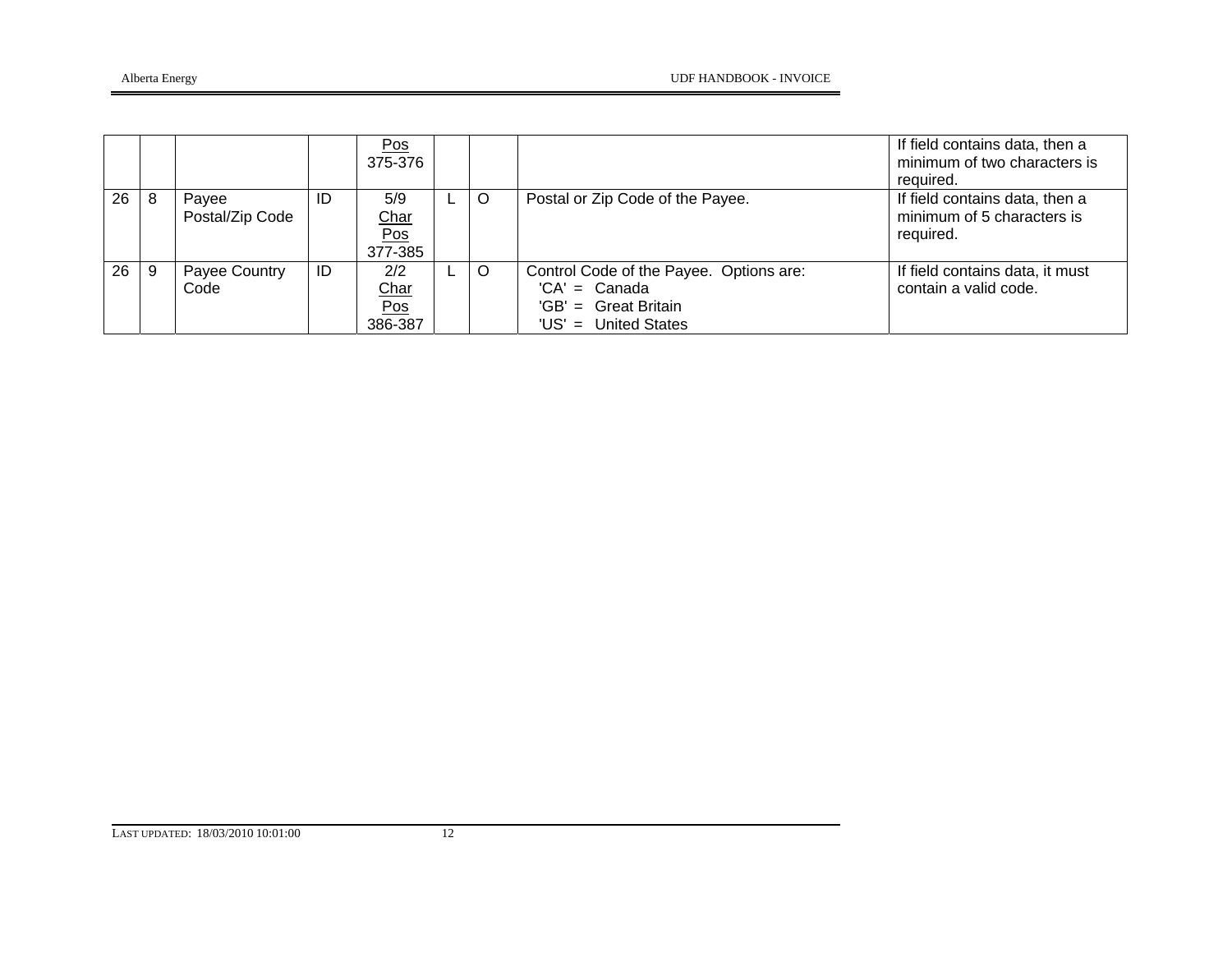# Record 27: Payer Information

This Record contains all the information associated with the Payee. There is only one Owner Record per document and it is mandatory.

|    |                | <b>Name</b>              | <b>Typ</b> | Lgth                                  | Js | <b>Use</b> | <b>Description</b>                                                                                                                                                                                                                              | <b>EDITING</b>                                                            |
|----|----------------|--------------------------|------------|---------------------------------------|----|------------|-------------------------------------------------------------------------------------------------------------------------------------------------------------------------------------------------------------------------------------------------|---------------------------------------------------------------------------|
| 27 |                | Payer Agency             | ID         | 2/2<br>Char<br>Pos<br>22-23           | L  | M          | Indicates the agency that established the Payer<br>Code. Options are:<br>'BC' = BC Ministry of Energy Mines and<br>Resources<br>Department of Energy, Government of<br>$'DE' =$<br>Alberta<br>'SD' = Saskatchewan Energy Mines and<br>Resources | Field must contain a valid code.                                          |
| 27 | $\overline{2}$ | Payer Code               | AN         | 2/17<br>Char<br>Pos<br>24-40          | L  | M          | Code which identifies the Royalty Payer for which<br>the invoice was generated.                                                                                                                                                                 | Field must contain data.                                                  |
| 27 | 3              | Payer Name               | AN         | 1/35<br>Char<br>Pos<br>41-75          | L  | $\circ$    | The textual name of the Payer.                                                                                                                                                                                                                  | No editing done on this field.                                            |
| 27 | 4              | Payer Additional<br>Name | AN         | 1/140<br>Char<br>Pos<br>76-215        | L  | $\circ$    | Additional space for the Payer name.                                                                                                                                                                                                            | This field cannot contain data<br>unless the Payer Name does.             |
| 27 | 5              | Payer Address            | AN         | 1/140<br>Char<br>Pos<br>216-355       |    | $\circ$    | Street address for the Payer.                                                                                                                                                                                                                   | No editing done on this field.                                            |
| 27 | 6              | Payer City               | AN         | 2/19<br><b>Char</b><br>Pos<br>356-374 | L  | $\circ$    | City of the Payer.                                                                                                                                                                                                                              | If field contains data, then a<br>minimum of 2 characters is<br>required. |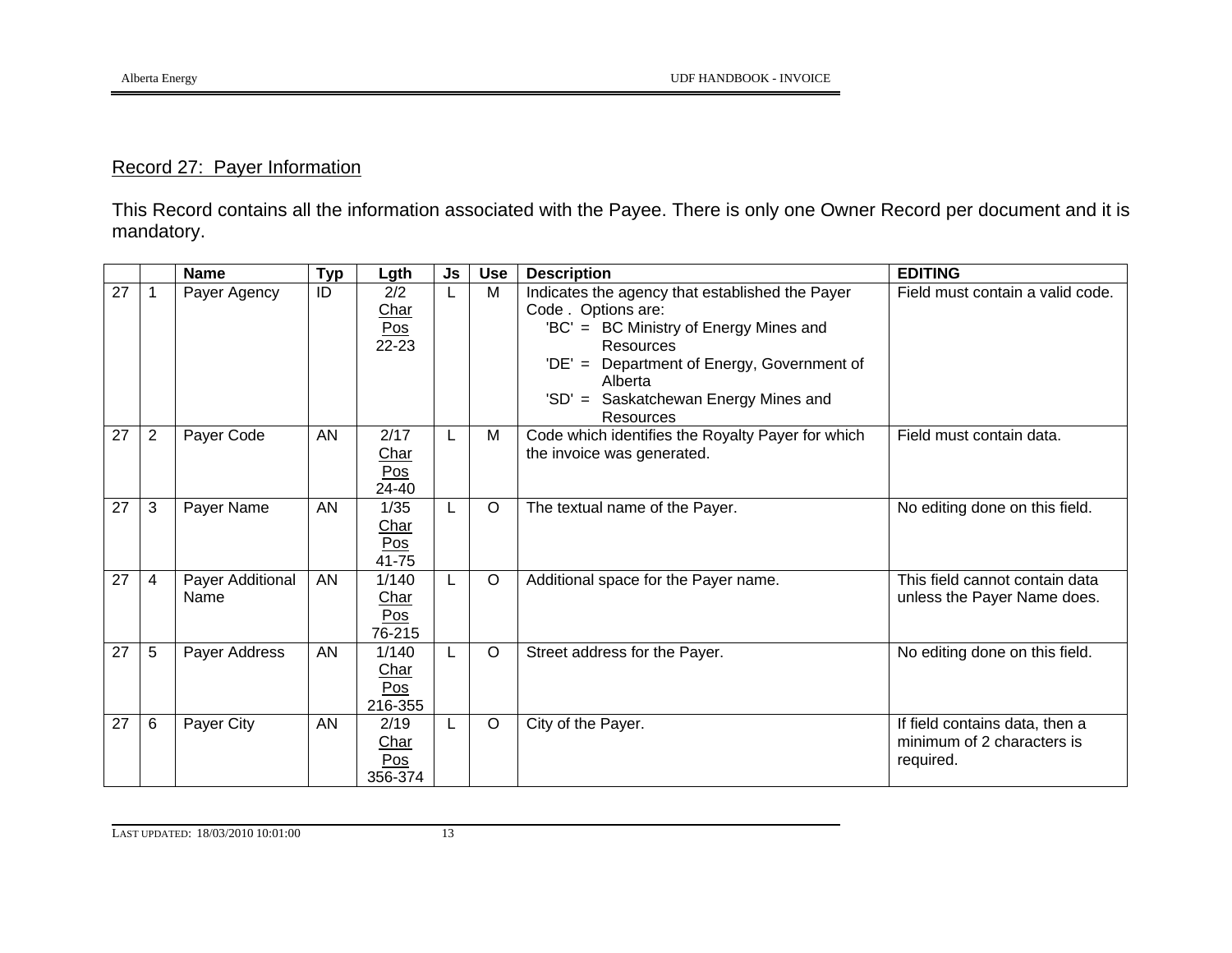| 27 |    | Payer<br>Province/State      | ID | 2/2<br>Char<br>Pos<br>375-376  |   | $\circ$ | Province or State of the Payer.                                                                            | Field must contain data if Payer<br>City contains data.<br>If field contains data, then a<br>minimum of two characters is<br>required. |
|----|----|------------------------------|----|--------------------------------|---|---------|------------------------------------------------------------------------------------------------------------|----------------------------------------------------------------------------------------------------------------------------------------|
| 27 | 8  | Payer Postal/Zip<br>Code     | ID | 5/9<br>Char<br>Pos<br>377-385  |   | $\circ$ | Postal or Zip Code of the Payer.                                                                           | If field contains data, then a<br>minimum of 5 characters is<br>required.                                                              |
| 27 | 9  | <b>Payer Country</b><br>Code | ID | 2/2<br>Char<br>Pos<br>386-387  | L | $\circ$ | Country Code of the Payer. Options are:<br>$'CA' = Canada$<br>'GB' = Great Britain<br>'US' = United States | If field contains data, it must<br>contain a valid code.                                                                               |
| 27 | 10 | Payer Account<br>Number      | AN | 1/11<br>Char<br>Pos<br>388-398 |   | M       | Number identifying the Department of Energy<br>Account for the Payer.                                      | Field must contain data.                                                                                                               |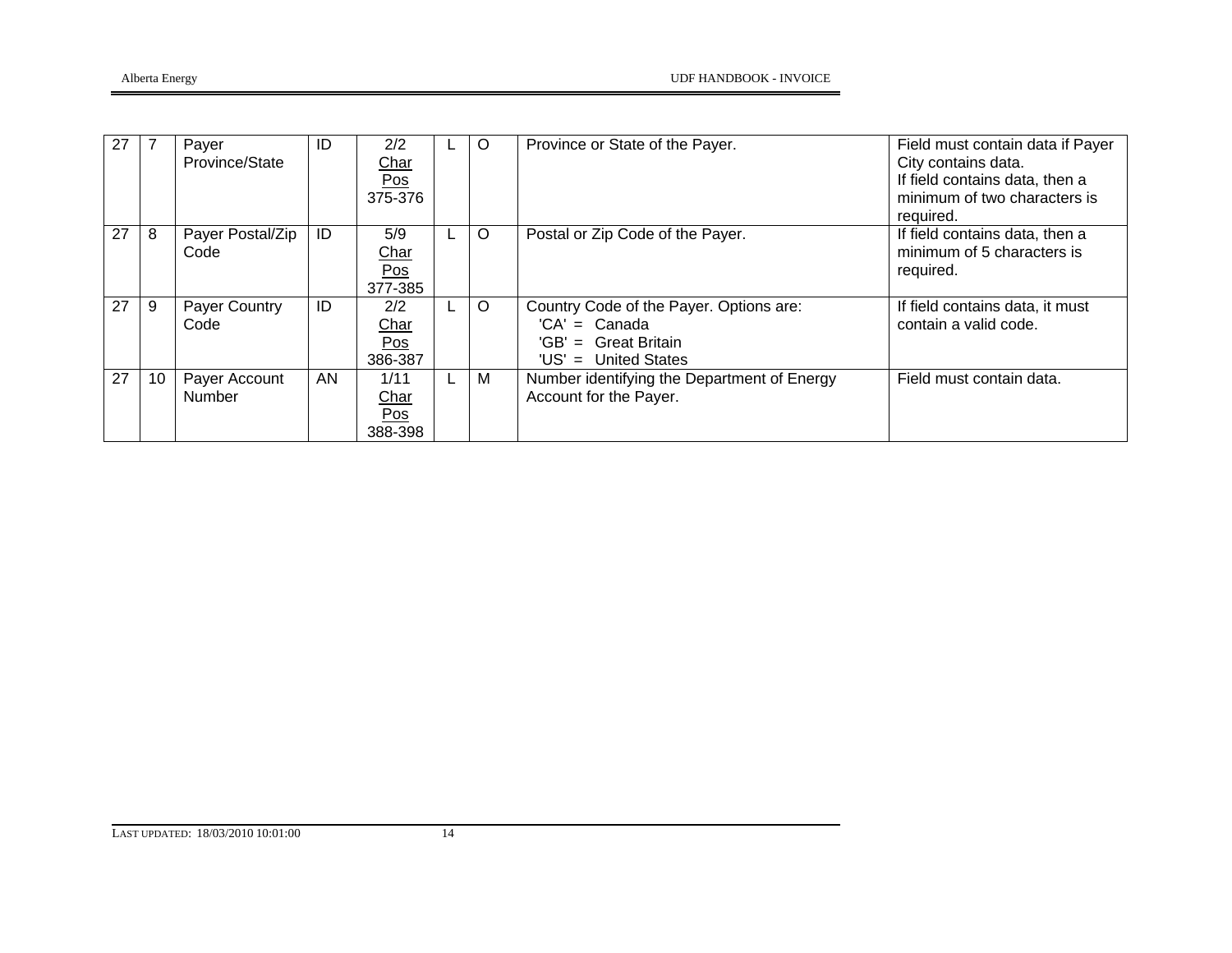#### Record 33: Invoice Detail Information

This Record contains all the information associated with the various charges and amounts on a Crown invoice.

|         | <b>Name</b>           | <b>Typ</b> | Lgth                        | Js | <b>Use</b> | <b>Description</b>                                                                                                                                                                                                                                                                                                                                                                                                                                                                                                                                                                                                                                                                                                                                                                                                                                                                                                                                                                                    | <b>EDITING</b>             |
|---------|-----------------------|------------|-----------------------------|----|------------|-------------------------------------------------------------------------------------------------------------------------------------------------------------------------------------------------------------------------------------------------------------------------------------------------------------------------------------------------------------------------------------------------------------------------------------------------------------------------------------------------------------------------------------------------------------------------------------------------------------------------------------------------------------------------------------------------------------------------------------------------------------------------------------------------------------------------------------------------------------------------------------------------------------------------------------------------------------------------------------------------------|----------------------------|
| 33<br>1 | Charge<br>Description | ID         | 3/3<br>Char<br>Pos<br>22-24 | L  | M          | The invoice code for the charge category.<br>PRIDE:<br>"010" - Crown Royalty<br>"020" - Monthly Proprietary Waiver<br>"030" - Monthly Capital Cost Deduction<br>"040" - Monthly Custom Processing Fee<br>Deduction<br>"044" - Monthly Operating Cost Deduction<br>"060" - Annual Co-Generation Contract<br>Adjustment<br>"080" - Annual Capital Cost Adjustment<br>"090" - Annual Custom Processing Fee<br>Adjustment<br>"095" - Annual Operating Cost Adjustment<br>"100" - Allowable Cost Restriction<br>"101" - Annual Allowable Cost Restriction<br>Adjustment<br>"110" - Injection Credits<br>"120" - Enhanced Oil Recovery Operating Cost<br>Adjustment<br>"130" - Crown Royalty Paid Bank Settlement<br>"140" - Crown Royalty Inventory Settlement<br>"150" - Audit Adjustments<br>"180" - Sulphur Emission Control Assistance<br>Program (SECAP)<br>"190" - Royalty Deposit Adjustment<br>"200" - Other Financial Transactions<br>"210" - Provisional Royalty Assessment<br>"230" - Penalties | This must be a valid code. |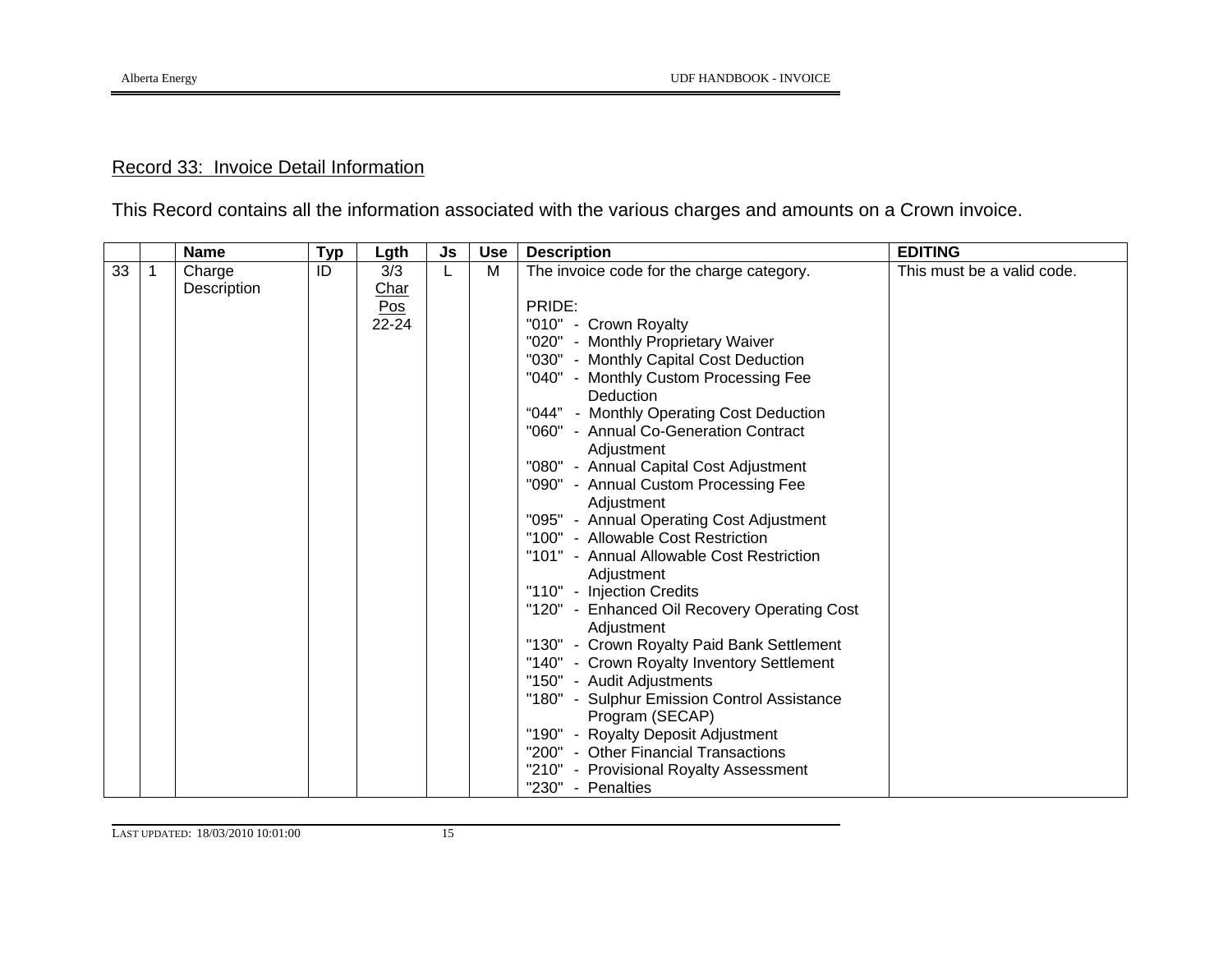|    |   |                                              |    |                                                   |    |   | - Interest: Prior Period<br>"240"<br>"250" - Otherwise Flared Solution Gas (OFSG)<br>- Condensate Royalty<br>"260"                                                                                            |                          |
|----|---|----------------------------------------------|----|---------------------------------------------------|----|---|---------------------------------------------------------------------------------------------------------------------------------------------------------------------------------------------------------------|--------------------------|
| 33 | 2 | Amount                                       | R  | 1/17<br>Char<br>Pos<br>$25 - 41$                  | R. | м | The total amount of charges pertaining to the<br>charge category (net of any reversals).                                                                                                                      | Field must contain data. |
| 33 | 3 | <b>Invoice Line</b><br>Item Number           | AN | $\frac{1}{4}$<br>Char<br>Pos<br>42-45             |    | M | Line item number used in combination with the<br>Invoice Number to uniquely identify a line item.                                                                                                             | Field must contain data. |
| 33 | 4 | <b>Prior Periods</b><br><b>Charge Amount</b> | R. | 1/17<br>Char<br>Pos<br>46-62                      | R. | м | The amount pertaining to prior production periods<br>(the production periods previously invoiced) for the<br>charge type.                                                                                     | Field must contain data. |
| 33 | 5 | <b>Current Period</b><br>Charge Amount       | R. | 1/17<br>Char<br>$\underline{\text{Pos}}$<br>63-79 | R. | м | The amount pertaining to the current production<br>period (the production period being invoiced for the<br>first time) for the charge type.<br>The sum of fields 4 and 5 will equal the amount in<br>field 2. | Field must contain data. |